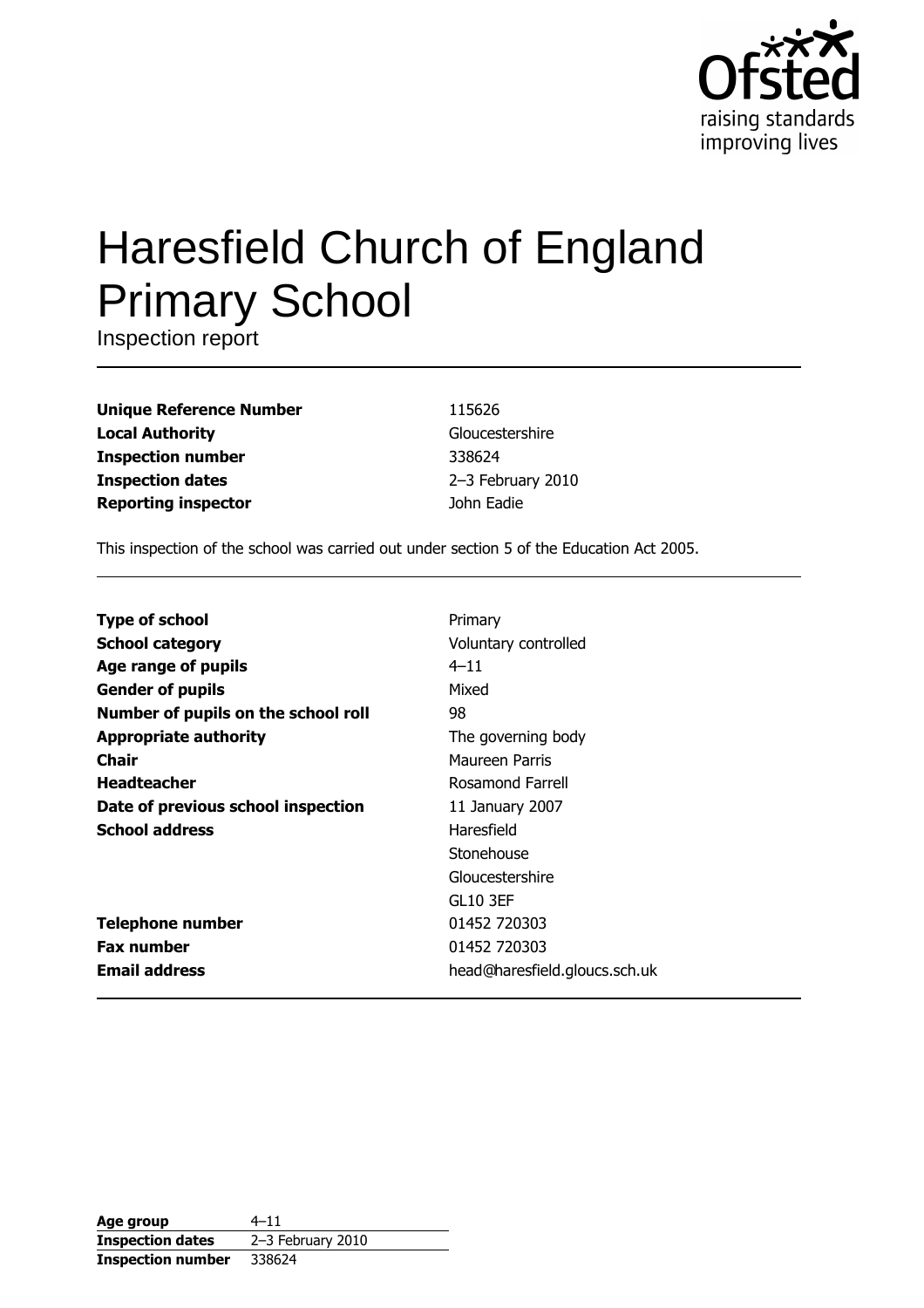The Office for Standards in Education, Children's Services and Skills (Ofsted) regulates and inspects to achieve excellence in the care of children and young people, and in education and skills for learners of all ages. It regulates and inspects childcare and children's social care, and inspects the Children and Family Court Advisory Support Service (Cafcass), schools, colleges, initial teacher training, work-based learning and skills training, adult and community learning, and education and training in prisons and other secure establishments. It rates council children's services, and inspects services for looked after children, safequarding and child protection.

Further copies of this report are obtainable from the school. Under the Education Act 2005, the school must provide a copy of this report free of charge to certain categories of people. A charge not exceeding the full cost of reproduction may be made for any other copies supplied.

If you would like a copy of this document in a different format, such as large print or Braille, please telephone 08456 404045, or email enquiries@ofsted.gov.uk.

You may copy all or parts of this document for non-commercial educational purposes, as long as you give details of the source and date of publication and do not alter the documentation in any way.

Royal Exchange Buildings St Ann's Square Manchester M2 7LA T: 08456 404045 Textphone: 0161 618 8524 E: enquiries@ofsted.gov.uk W: www.ofsted.gov.uk © Crown copyright 2010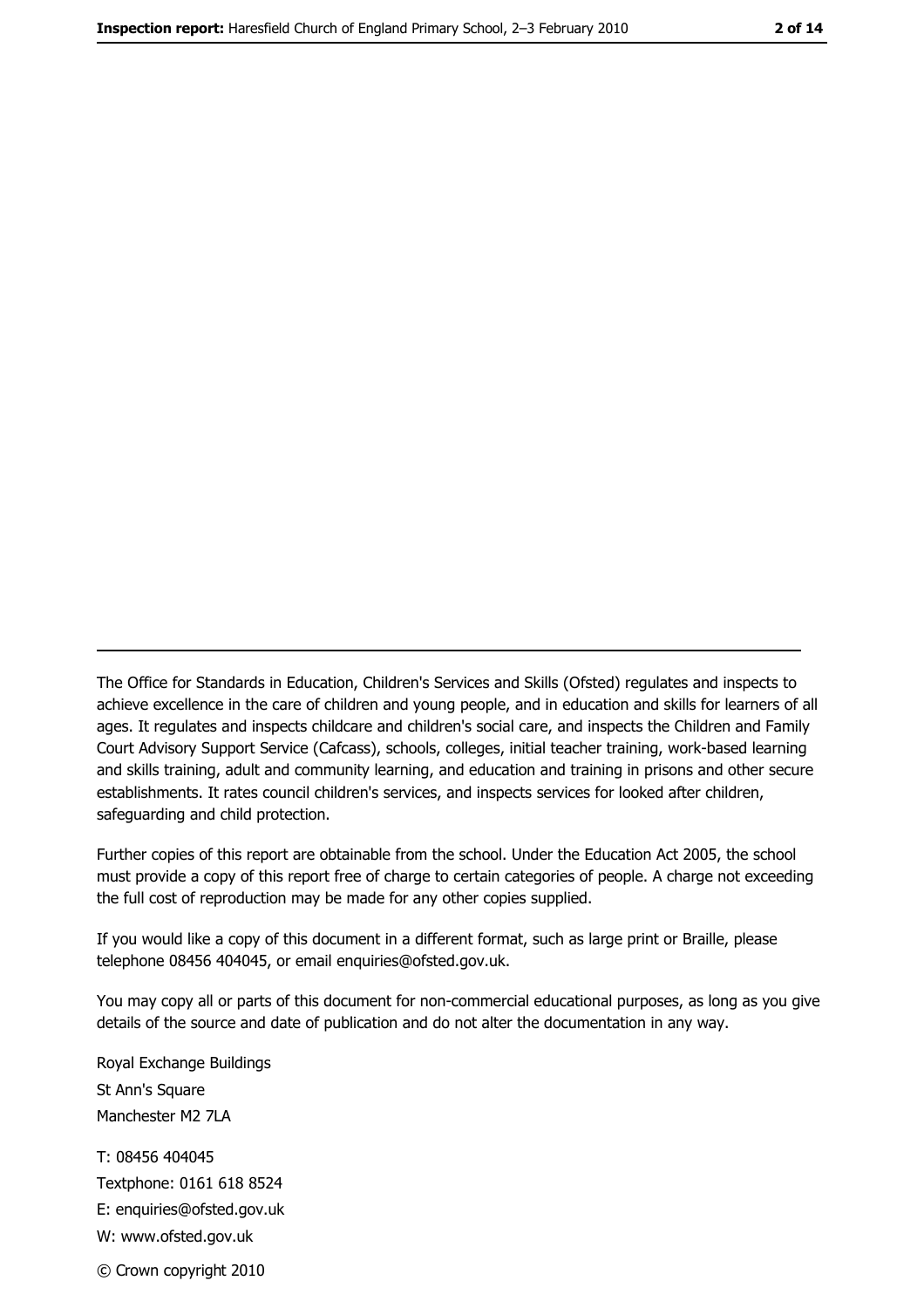# **Introduction**

This inspection was carried out by two additional inspectors. Inspectors spent more than six hours observing learning, visited 15 lessons and saw six teachers. Inspectors held discussions with the chair of governors, staff, parents and groups of pupils. They observed the school's work, and looked at a range of documentation including policies and procedures relating to safeguarding, risk assessments, pupils' books, both past and present, and tracking information showing the progress that pupils are making. They also analysed the questionnaires completed by pupils in Years 3 to 6, staff and those returned by 56 parents and carers.

The inspection team reviewed many aspects of the school's work. It looked in detail at the following:

- whether the difficulties of recent times have been successfully overcome and  $\blacksquare$ whether pupils are now making good progress
- whether the new team is being successful in embedding ambition and driving  $\blacksquare$ improvement
- whether initiatives put in place to raise standards in mathematics and science are  $\blacksquare$ being effective.

# **Information about the school**

Almost all pupils at this small school are White British. The school has undergone major changes since the last inspection and the headteacher and all the teachers have joined the school in the last two years. Half of the governing body are also new. The proportion of pupils with special educational needs and/or disabilities is well below average and most of these have mild learning difficulties. A small minority of pupils come from the village, while an increasing number come from the outskirts of Gloucester. Early Years Foundation Stage provision is made in a Reception class.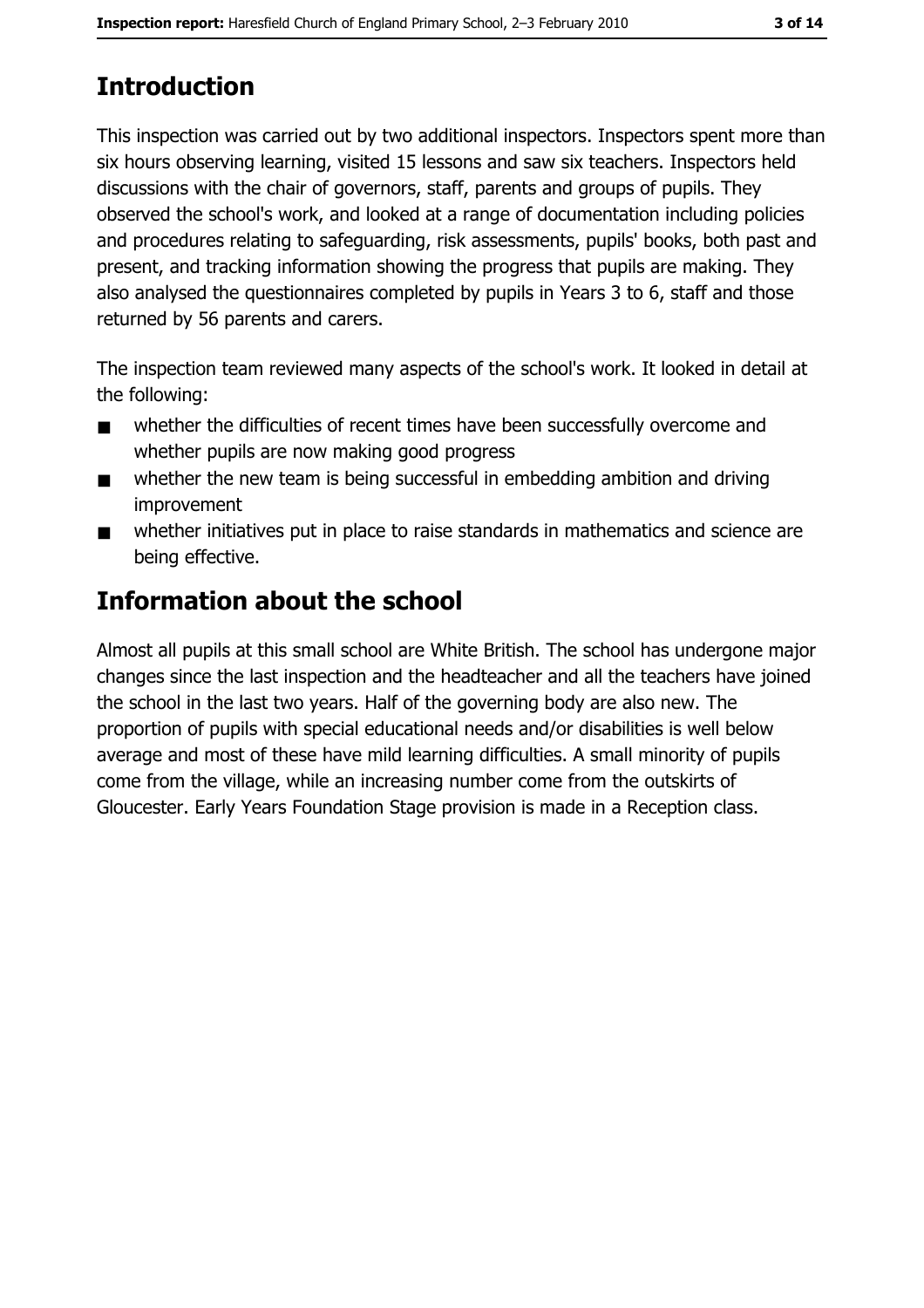# **Inspection judgements**

# Overall effectiveness: how good is the school?

# The school's capacity for sustained improvement

# **Main findings**

- The school has done well to overcome the difficulties of recent times and this is due  $\blacksquare$ to the drive and ambition of the headteacher. Her high aspirations for the school have been communicated well and are shared by all staff. They all say that that they are a part of the process of self-evaluation and an accurate picture was quickly established of where improvements needed to be made.
- Two years ago, due to the staffing difficulties, attainment fell and many pupils were  $\blacksquare$ making inadequate progress. This situation has been reversed, attainment is now above average and pupils throughout the school, including those with special educational needs and/or disabilities, are making good progress.
- Particularly good progress has been made in addressing weaknesses in the teaching  $\blacksquare$ of mathematics and science and attainment in both these subjects is now above average.
- Children have a secure start in the Early Years Foundation Stage, where they make  $\blacksquare$ good progress due to the skilled support available for them.
- The Christian ethos of the school is very evident, particularly in the value placed on  $\blacksquare$ each individual and the outstanding care, guidance and support for each pupil. Equality of opportunity is very high on the school's agenda.
- Pupils enjoy school and this is a contributory factor in their high levels of  $\blacksquare$ attendance.
- Particularly good use is made of some innovative features to enliven learning, such  $\blacksquare$ as links with the National Trust and the use of an outdoor classroom in the local area. These links, along with many initiatives taken by pupils to raise money for those less fortunate than themselves, are a major factor in their outstanding contribution to the community.
- Many governors are new to their role, although they have made a good start,  $\blacksquare$ particularly the newly formed health and safety committee. However, they are not yet in a position to fully support or challenge leaders and managers by monitoring the success of developments or seeking the views of stakeholders.
- The school has developed good systems to check on the progress of each pupil and  $\blacksquare$ effective strategies are in place to support any in danger of falling behind. However, a number said on their questionnaires that they do not know how well they are doing. One reason for this is that teachers do not always explain clearly the next steps that pupils need to take in order to make faster progress and their progress towards these targets is not checked regularly enough.
- The developments of the last two years, particularly the improvements in  $\blacksquare$ attainment and pupils' progress, alongside the determination of all staff to sustain

| I |
|---|
| フ |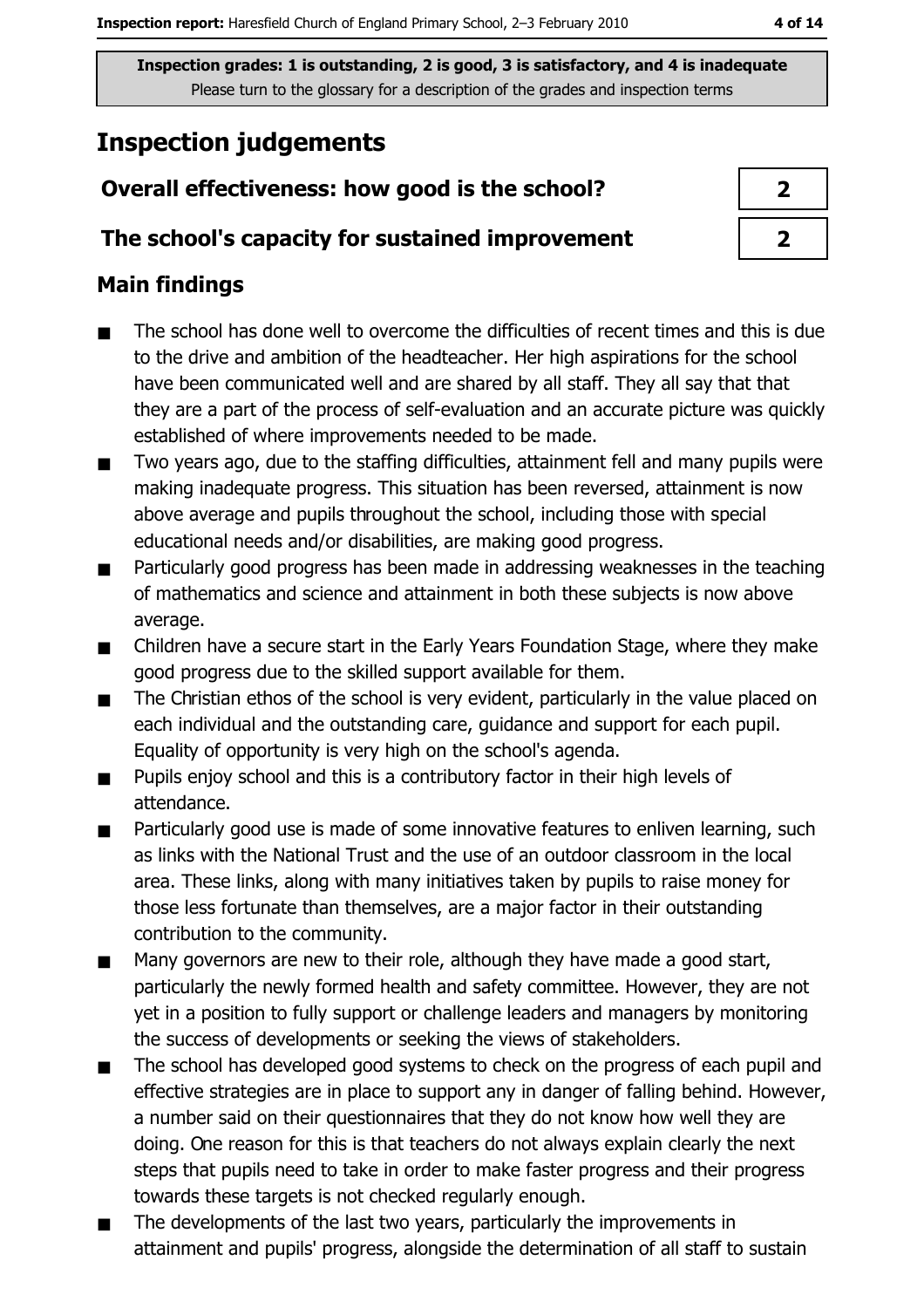and build upon their successes, indicate that the school is well placed to continue on its upward path.

## What does the school need to do to improve further?

- Accelerate the progress that pupils are making by:  $\blacksquare$ 
	- setting them specific targets for their next steps in learning
	- monitoring their success towards these targets regularly  $\equiv$
	- setting the next target in the process.
- Ensure that governors draw up an action plan to:  $\blacksquare$ 
	- robustly monitor and evaluate the impact of any priorities for improvement
	- systematically consult and gather the views of users and stakeholders.

### **Outcomes for individuals and groups of pupils**

Pupils are enthusiastic and energetic in lessons. For instance, in an introductory mental/oral session of a mathematics lesson, pupils were enthusiastically rising to the challenges given and some were even setting themselves more difficult tasks, which were really stretching their learning. Pupils are encouraged to think creatively. For example, in a science lesson pupils were suggesting investigations considerably beyond the remit of the task in hand. The subsequent discussions showed that understanding of fair tests in science had been fully embedded. Learning sometimes slows when pupils have to listen to instructions for too long or are involved in an extended question and answer session, where the questions do not always match all the pupils' abilities. This was observed in a lesson where the pupils were sitting on the carpet for nearly half an hour. Pupils with special educational needs make the same progress as their classmates as they are supported well and have clear plans made for their learning.

Pupils' personal qualities are developed well. A lively assembly was observed, led entirely by a group of pupils who were part of the recently formed worship group. You could have heard a pin drop as other pupils listened raptly as the group acted out the story of Zacchaeus, making a telling point at the end of the story. This demonstrated pupils' very good spiritual development. Pupils behave well and are very polite and welcoming to visitors. Some pupils expressed concerns that they do not feel safe, though on further questioning this was more to do with their interpretation of what constitutes an unsafe situation. The school recognises that pupils' cultural development is an area for improvement and is establishing links, both in the United Kingdom and beyond, to widen pupils' awareness of cultures other than their own.

These are the grades for pupils' outcomes

 $\overline{2}$ 

The grades for attainment and attendance are: 1 is high; 2 is above average; 3 is broadly average; and 4 is low.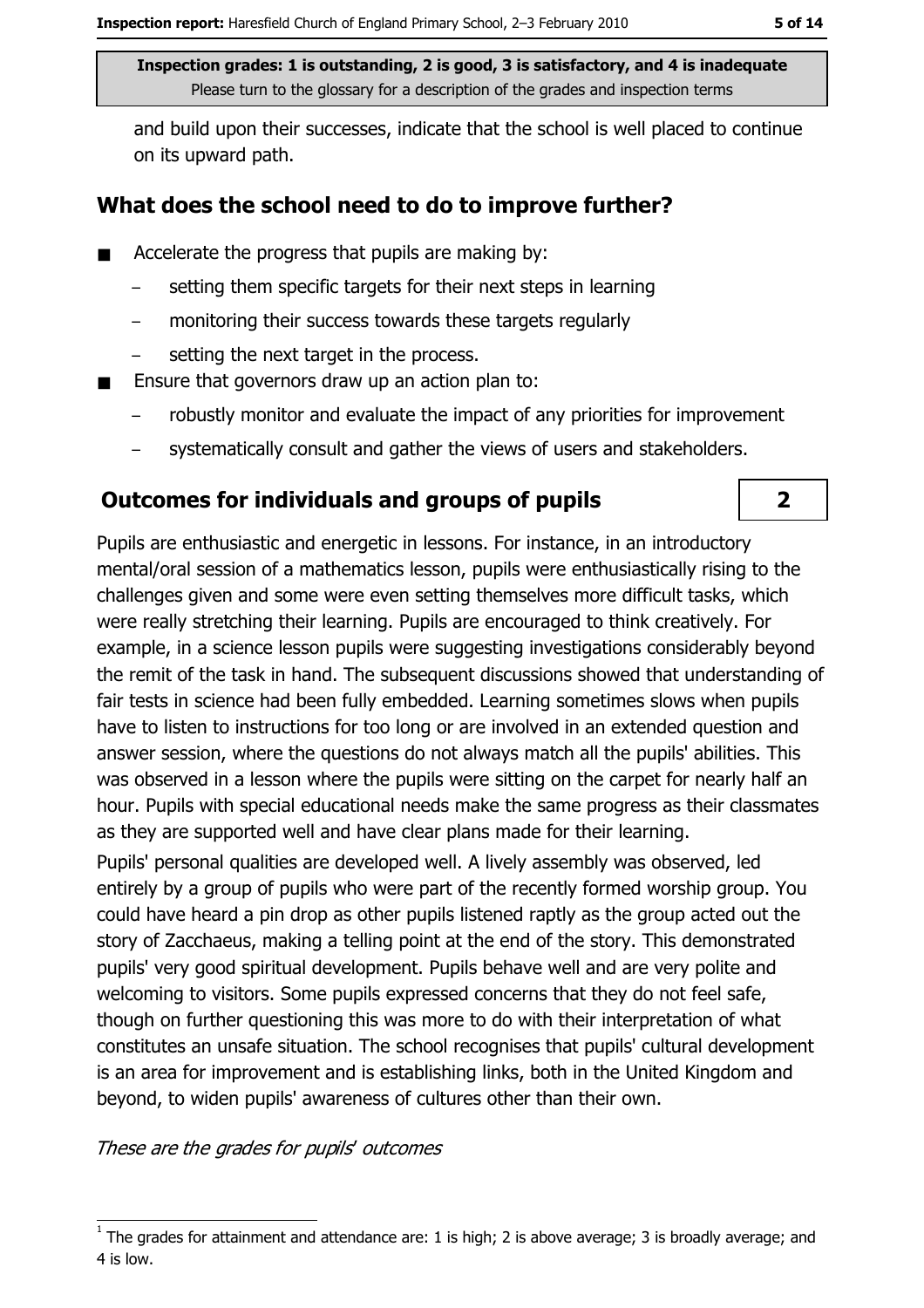| Pupils' achievement and the extent to which they enjoy their learning                                                     |                         |  |  |
|---------------------------------------------------------------------------------------------------------------------------|-------------------------|--|--|
| Taking into account:<br>Pupils' attainment <sup>1</sup>                                                                   | 2                       |  |  |
| The quality of pupils' learning and their progress                                                                        | $\overline{2}$          |  |  |
| The quality of learning for pupils with special educational needs and/or<br>disabilities and their progress               | 2                       |  |  |
| The extent to which pupils feel safe                                                                                      | $\overline{\mathbf{2}}$ |  |  |
| <b>Pupils' behaviour</b>                                                                                                  | $\overline{\mathbf{2}}$ |  |  |
| The extent to which pupils adopt healthy lifestyles                                                                       | $\mathbf{2}$            |  |  |
| The extent to which pupils contribute to the school and wider community                                                   |                         |  |  |
| The extent to which pupils develop workplace and other skills that will<br>contribute to their future economic well-being |                         |  |  |
| Taking into account:<br>Pupils' attendance <sup>1</sup>                                                                   | 1                       |  |  |
| The extent of pupils' spiritual, moral, social and cultural development                                                   | 2                       |  |  |

### How effective is the provision?

The curriculum has been remodelled to present subjects through a topic approach. This has been successful in making it more relevant for pupils, who say they enjoy learning. It has also enabled teachers to plan for pupils to practise their literacy and numeracy skills in other subjects, which is speeding their progress. Teachers use technology, such as interactive whiteboards, well to engage pupils, though some older pupils say that they do not routinely use computers as a learning resource. The pupils appreciate the many trips out of school and the good range of well attended after-school clubs. Good links within the local cluster of schools also enhance learning, giving pupils opportunities to meet with others.

All pupils and their circumstances and needs are extremely well known by staff. This is at the root of the excellent care, guidance and support. Pupils say that they feel comfortable approaching an adult if they have problems. External agencies are used well when necessary and great care is taken to ensure that the school is a safe and secure environment.

These are the grades for the quality of provision

| The quality of teaching                                                                                    |  |  |
|------------------------------------------------------------------------------------------------------------|--|--|
| Taking into account:<br>The use of assessment to support learning                                          |  |  |
| The extent to which the curriculum meets pupils' needs, including, where<br>relevant, through partnerships |  |  |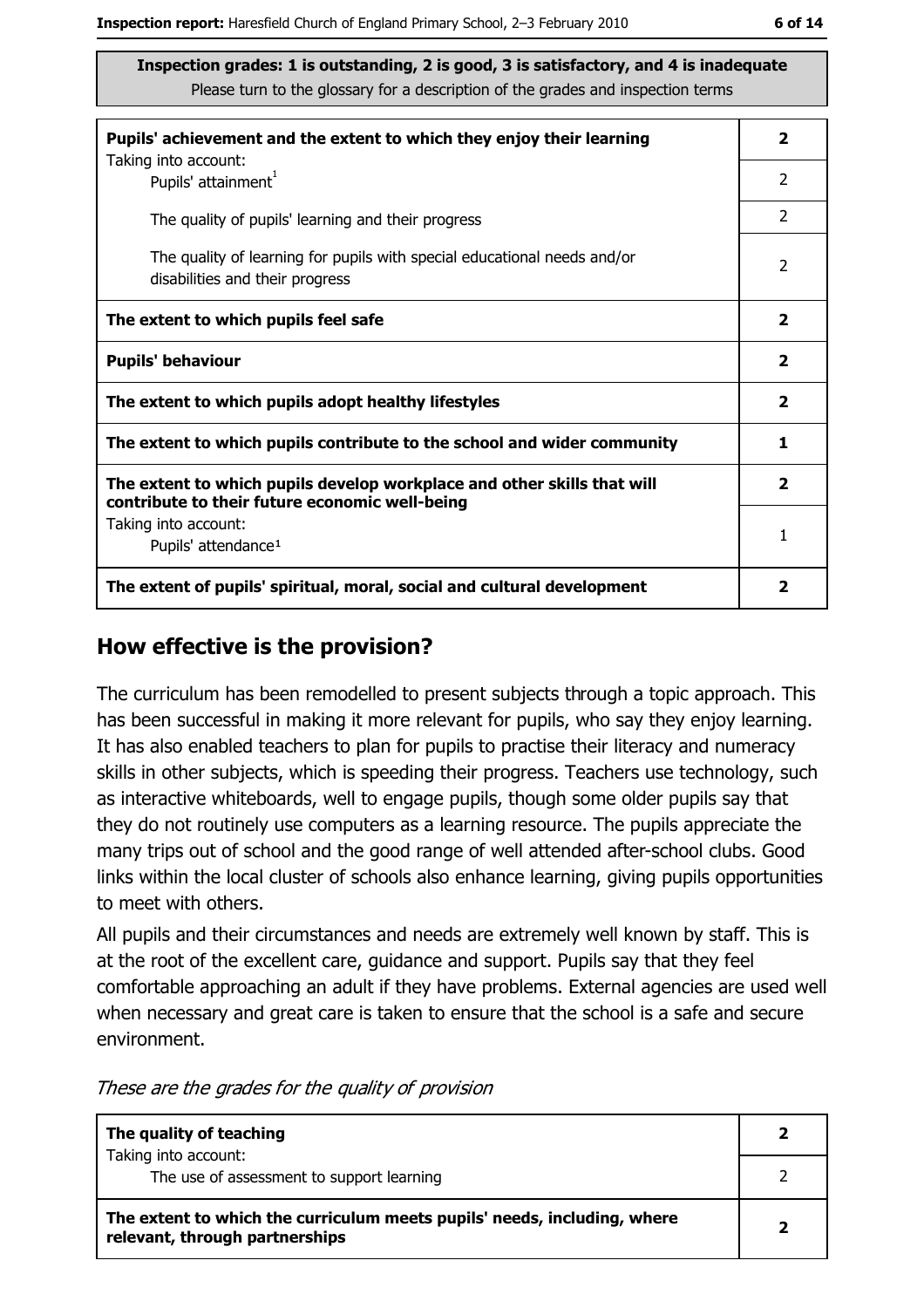#### The effectiveness of care, quidance and support

### How effective are leadership and management?

The headteacher and her new team quickly identified weaknesses and put in place very effective strategies to address these. There is a clear sense of shared enthusiasm to continue the process of improvement, though governors are not yet fully involved in this. The commitment to equality of opportunity is at the heart of the school's work. For instance, regular meetings are held to discuss pupils' progress. These look at each individual and group to ensure that none is in danger of being left behind.

Safeguarding procedures were very thorough at the time of the inspection.. The school has a good understanding of its local context, but recognises that work remains to be done to ensure a greater understanding of the wider community.

|  |  |  |  | These are the grades for leadership and management |
|--|--|--|--|----------------------------------------------------|
|--|--|--|--|----------------------------------------------------|

| The effectiveness of leadership and management in embedding ambition and<br>driving improvement                                                                     | 2            |
|---------------------------------------------------------------------------------------------------------------------------------------------------------------------|--------------|
| Taking into account:<br>The leadership and management of teaching and learning                                                                                      | 2            |
| The effectiveness of the governing body in challenging and supporting the<br>school so that weaknesses are tackled decisively and statutory responsibilities<br>met | 3            |
| The effectiveness of the school's engagement with parents and carers                                                                                                | $\mathbf{z}$ |
| The effectiveness of partnerships in promoting learning and well-being                                                                                              | 2            |
| The effectiveness with which the school promotes equality of opportunity and<br>tackles discrimination                                                              | 1            |
| The effectiveness of safeguarding procedures                                                                                                                        | 2            |
| The effectiveness with which the school promotes community cohesion                                                                                                 | $\mathbf{2}$ |
| The effectiveness with which the school deploys resources to achieve<br>value for money                                                                             | 2            |

# **Early Years Foundation Stage**

Children start school with levels of skills and knowledge broadly in line with those expected for their age. They make good progress in the Reception class and start in Year 1 with attainment that is above average in almost all areas of learning. Adults work together well as a team and ensure that the individual learning and personal needs of all children are catered for well. Children's own interests are often used as starting points for learning; for instance, they have chosen to have castles as their current topic. However, there are times when children are guided too much without being given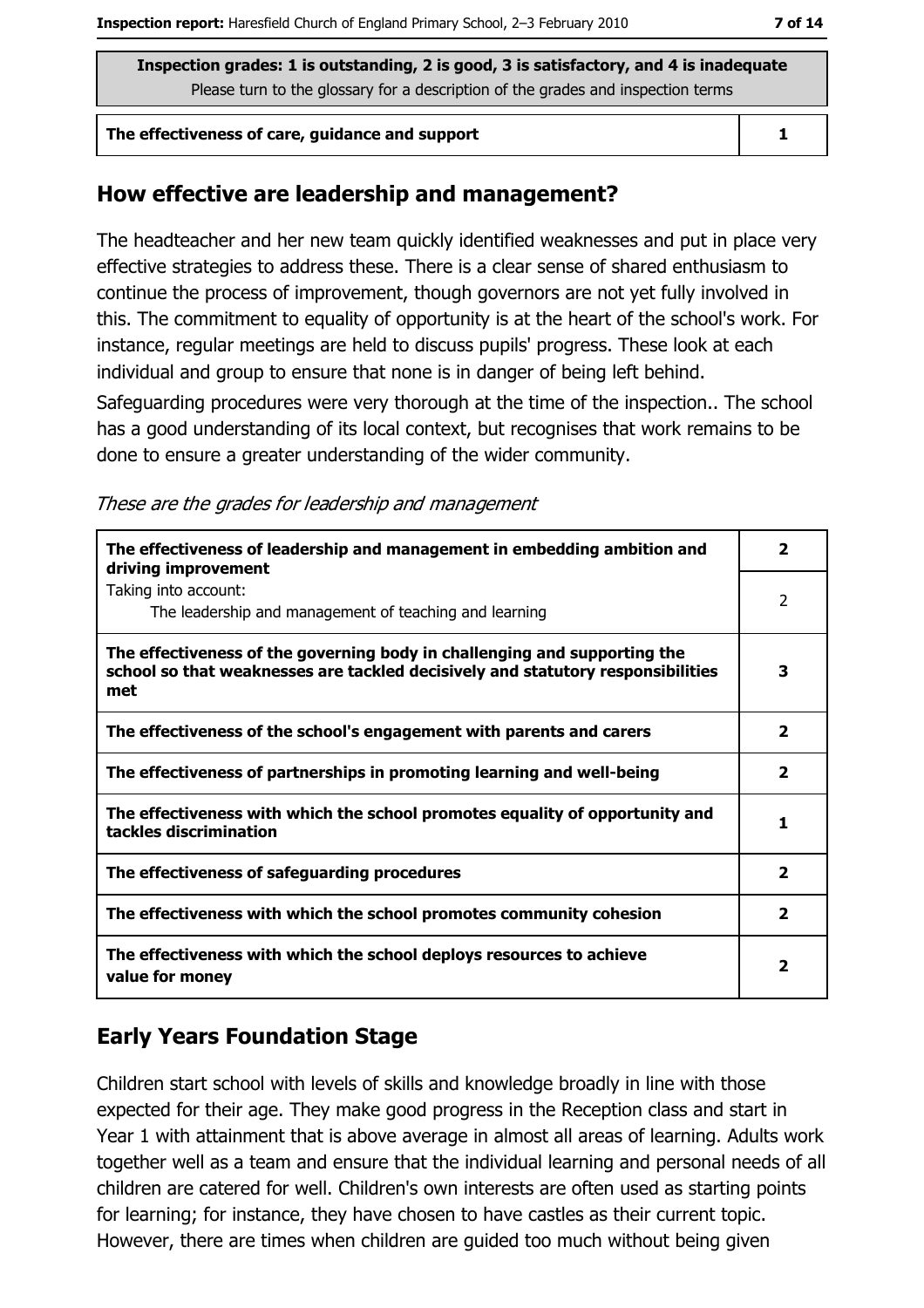opportunities for independent learning. They are also sometimes kept for too long on the carpet, when they could be actively learning.

The Early Years Foundation Stage is led well. Good plans are made for learning and adapted well on the basis of the children's success. Resources are plentiful and used well, though there are occasions when too many are available so there is not a clear focus to learning.

These are the grades for the Early Years Foundation Stage

| <b>Overall effectiveness of the Early Years Foundation Stage</b><br>Taking into account:     |                |
|----------------------------------------------------------------------------------------------|----------------|
| Outcomes for children in the Early Years Foundation Stage                                    |                |
| The quality of provision in the Early Years Foundation Stage                                 |                |
| The effectiveness of leadership and management of the Early Years<br><b>Foundation Stage</b> | $\overline{2}$ |

### **Views of parents and carers**

A very large majority of parents and carers are very positive about the school and recognise the positive changes since the arrival of the new headteacher and teachers. Comments such as 'My child enjoys school life and has come on in leaps and bounds' and 'I have complete faith and confidence in the headteacher and teachers' were typical. A very small minority of parents and carers expressed some concerns about levels of communication, but this was countered by others who said such things as, 'The headteacher makes an impressive effort to communicate with parents, holding regular sessions at a range of times to suit parents' convenience.' The view of the inspection team is that the school is making strenuous efforts to inform parents and carers and listen to their concerns.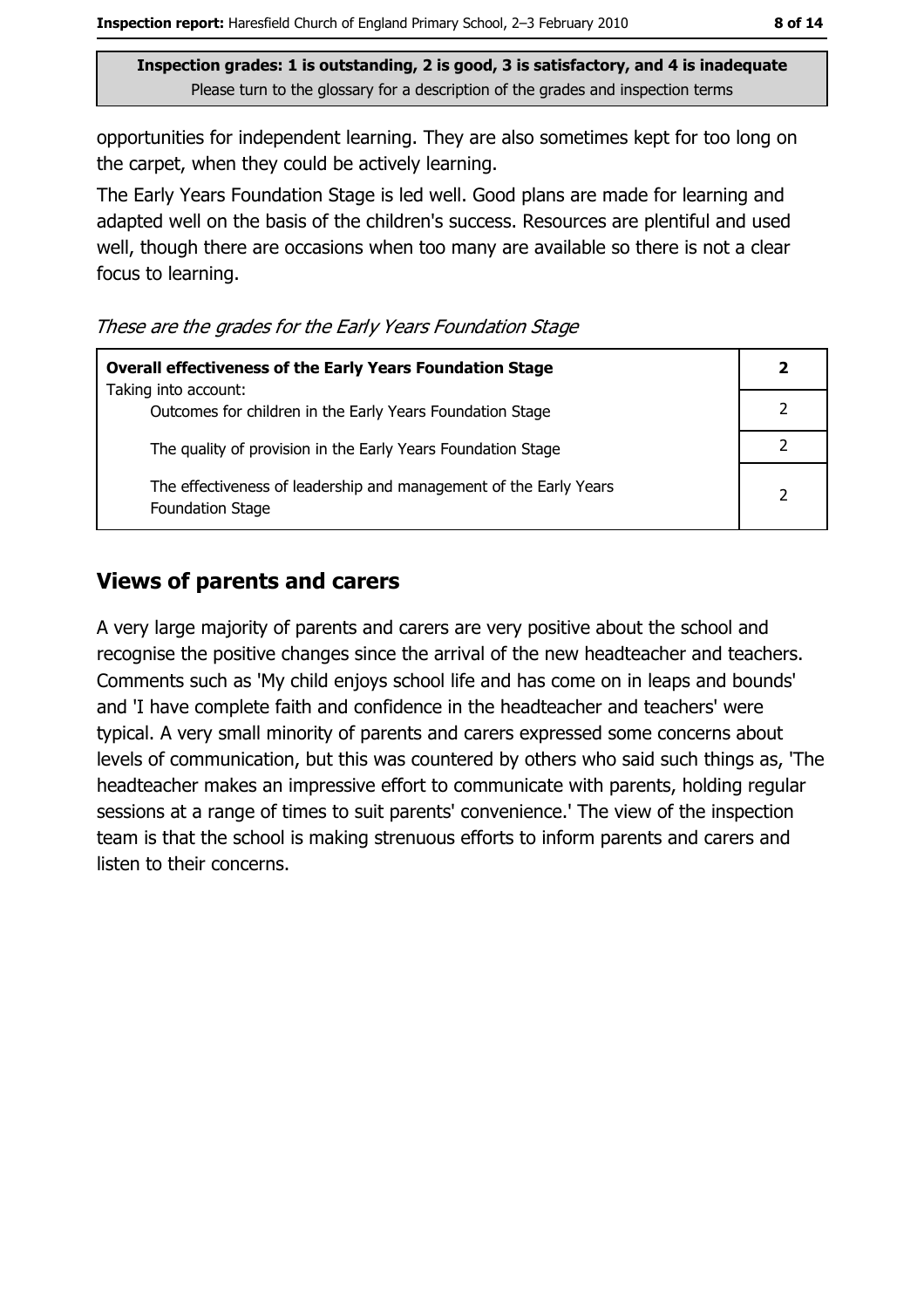### Responses from parents and carers to Ofsted's questionnaire

Ofsted invited all the registered parents and carers of pupils registered at Haresfield Church of England Primary School to complete a questionnaire about their views of the school.

In the questionnaire, parents and carers were asked to record how strongly they agreed with 13 statements about the school.

The inspection team received 56 completed questionnaires by the end of the on-site inspection. In total, there are 98 pupils registered at the school.

| <b>Statements</b>                                                                                                                                                                                                                                       |              | <b>Strongly</b><br><b>Strongly</b><br><b>Disagree</b><br><b>Agree</b><br>disagree<br><b>Agree</b> |              |               |                |                |                |                |
|---------------------------------------------------------------------------------------------------------------------------------------------------------------------------------------------------------------------------------------------------------|--------------|---------------------------------------------------------------------------------------------------|--------------|---------------|----------------|----------------|----------------|----------------|
|                                                                                                                                                                                                                                                         | <b>Total</b> | $\frac{1}{2}$                                                                                     | <b>Total</b> | $\frac{0}{0}$ | <b>Total</b>   | $\frac{1}{2}$  | <b>Total</b>   | $\frac{1}{2}$  |
| My child enjoys school                                                                                                                                                                                                                                  | 31           | 55                                                                                                | 23           | 41            | 0              | 0              | $\overline{2}$ | 4              |
| The school keeps my child<br>safe                                                                                                                                                                                                                       | 25           | 45                                                                                                | 28           | 50            | 3              | 5              | 0              | 0              |
| The school informs me<br>about my child's progress                                                                                                                                                                                                      | 15           | 27                                                                                                | 29           | 52            | 10             | 18             | 1              | $\overline{2}$ |
| My child is making enough<br>progress at this school                                                                                                                                                                                                    | 27           | 48                                                                                                | 17           | 30            | 10             | 18             | 1              | $\overline{2}$ |
| The teaching is good at this<br>school                                                                                                                                                                                                                  | 27           | 48                                                                                                | 23           | 41            | 3              | 5              | 0              | 0              |
| The school helps me to<br>support my child's learning                                                                                                                                                                                                   | 21           | 38                                                                                                | 25           | 45            | 8              | 14             | 1              | $\overline{2}$ |
| The school helps my child to<br>have a healthy lifestyle                                                                                                                                                                                                | 24           | 43                                                                                                | 25           | 45            | 5              | 9              | 0              | $\mathbf 0$    |
| The school makes sure that<br>my child is well prepared for<br>the future (for example<br>changing year group,<br>changing school, and for<br>children who are finishing<br>school, entering further or<br>higher education, or<br>entering employment) | 14           | 25                                                                                                | 30           | 54            | $\overline{4}$ | $\overline{7}$ | 1              | $\overline{2}$ |
| The school meets my child's<br>particular needs                                                                                                                                                                                                         | 17           | 30                                                                                                | 25           | 45            | 8              | 14             | $\overline{2}$ | 4              |
| The school deals effectively<br>with unacceptable behaviour                                                                                                                                                                                             | 16           | 29                                                                                                | 27           | 48            | $\overline{7}$ | 13             | $\overline{2}$ | 4              |
| The school takes account of<br>my suggestions and<br>concerns                                                                                                                                                                                           | 10           | 18                                                                                                | 29           | 52            | 12             | 21             | 3              | 5              |
| The school is led and<br>managed effectively                                                                                                                                                                                                            | 18           | 32                                                                                                | 27           | 48            | 8              | 14             | $\mathbf 0$    | 0              |
| Overall, I am happy with my<br>child's experience at this<br>school                                                                                                                                                                                     | 27           | 48                                                                                                | 23           | 41            | 5              | 9              | $\mathbf 0$    | 0              |

The table above summarises the responses that parents and carers made to each statement. The percentages indicate the proportion of parents and carers giving that response out of the total number of completed questionnaires. Where one or more parents and carers chose not to answer a particular question, the percentages will not add up to 100%.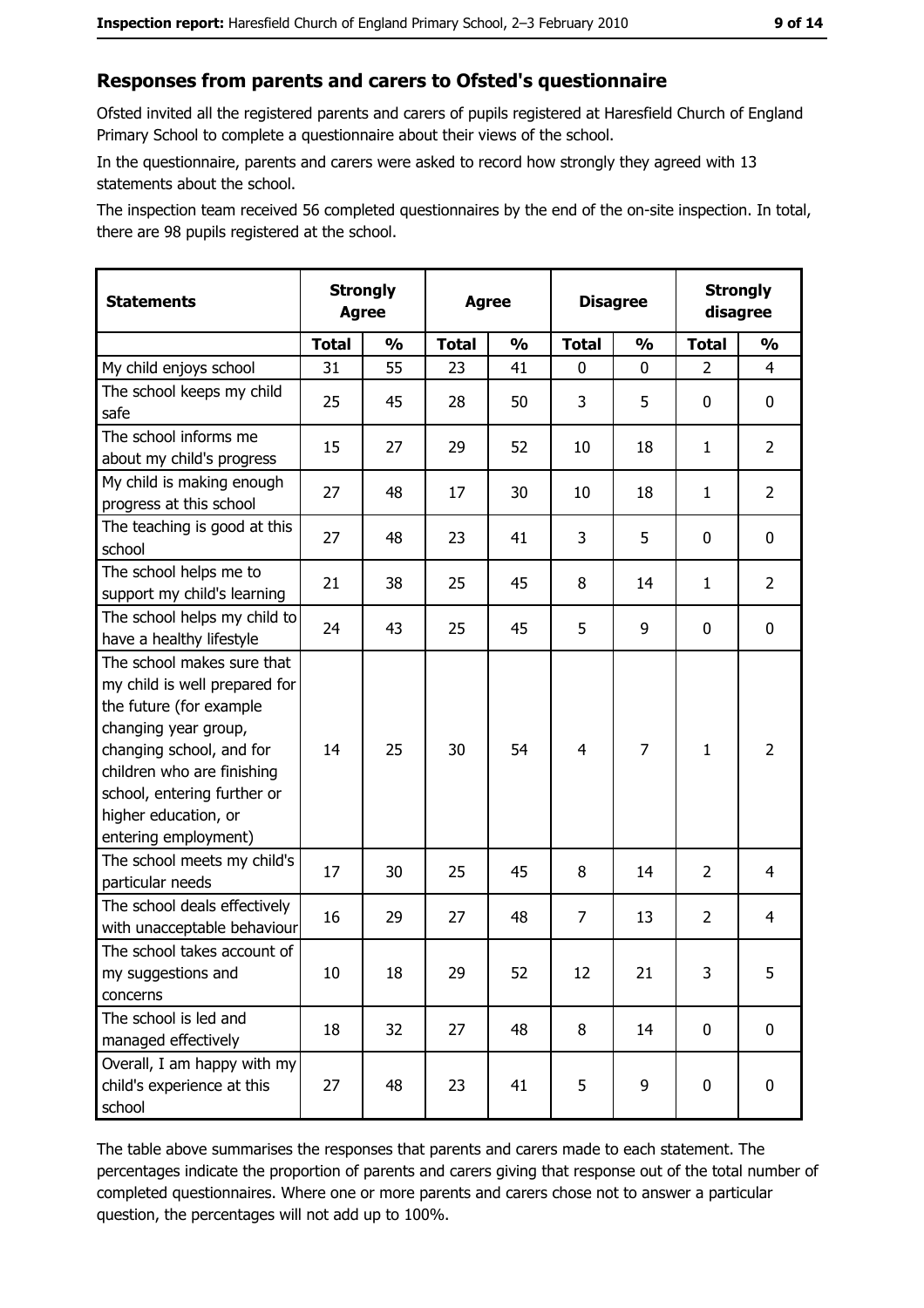# Glossary

| Grade   | <b>Judgement</b> | <b>Description</b>                                                                                                                                                                                                               |
|---------|------------------|----------------------------------------------------------------------------------------------------------------------------------------------------------------------------------------------------------------------------------|
| Grade 1 | Outstanding      | These features are highly effective. An oustanding<br>school provides exceptionally well for its pupils' needs.                                                                                                                  |
| Grade 2 | Good             | These are very positive features of a school. A school<br>that is good is serving its pupils well.                                                                                                                               |
| Grade 3 | Satisfactory     | These features are of reasonable quality. A satisfactory<br>school is providing adequately for its pupils.                                                                                                                       |
| Grade 4 | Inadequate       | These features are not of an acceptable standard. An<br>inadequate school needs to make significant<br>improvement in order to meet the needs of its pupils.<br>Ofsted inspectors will make further visits until it<br>improves. |

# What inspection judgements mean

# Overall effectiveness of schools inspected between September 2007 and July 2008

|                       | Overall effectiveness judgement (percentage of<br>schools) |      |                     |                   |  |
|-----------------------|------------------------------------------------------------|------|---------------------|-------------------|--|
| <b>Type of school</b> | Outstanding                                                | Good | <b>Satisfactory</b> | <b>Inadequate</b> |  |
| Nursery schools       | 39                                                         | 58   | 3                   | 0                 |  |
| Primary schools       | 13                                                         | 50   | 33                  | 4                 |  |
| Secondary schools     | 17                                                         | 40   | 34                  | 9                 |  |
| Sixth forms           | 18                                                         | 43   | 37                  | $\overline{2}$    |  |
| Special schools       | 26                                                         | 54   | 18                  | $\overline{2}$    |  |
| Pupil referral units  | 7                                                          | 55   | 30                  | 7                 |  |
| All schools           | 15                                                         | 49   | 32                  | 5                 |  |

New school inspection arrangements were introduced on 1 September 2009. This means that inspectors now make some additional judgements that were not made previously.

The data in the table above were reported in The Annual Report of Her Majesty's Chief Inspector of Education, Children's Services and Skills 2007/08.

Percentages are rounded and do not always add exactly to 100. Secondary school figures include those that have sixth forms, and sixth form figures include only the data specifically for sixth form inspection judgements.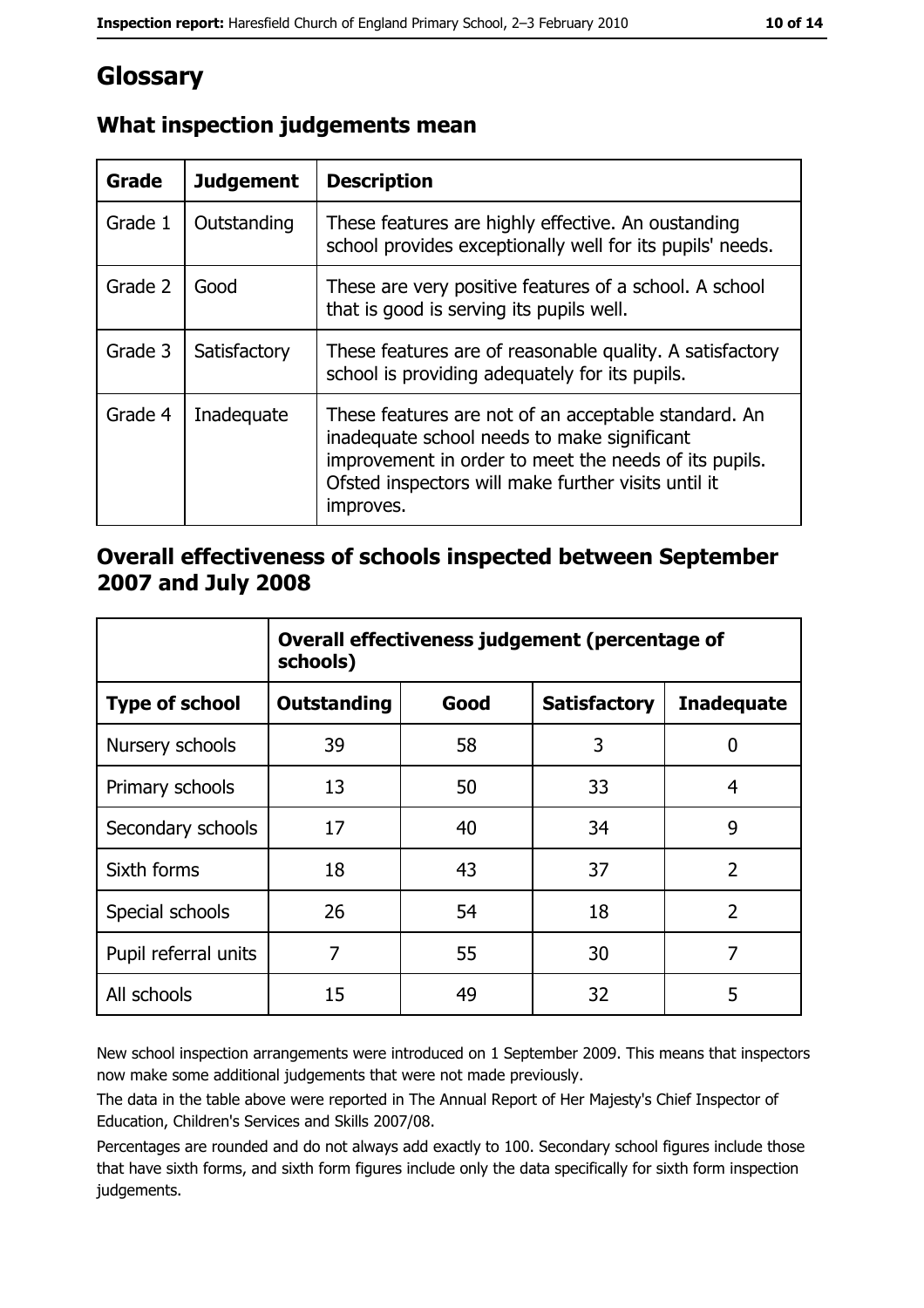# **Common terminology used by inspectors**

| Achievement:                  | the progress and success of a pupil in<br>their learning, development or training.                                                                                                                                                                                                                           |
|-------------------------------|--------------------------------------------------------------------------------------------------------------------------------------------------------------------------------------------------------------------------------------------------------------------------------------------------------------|
| Attainment:                   | the standard of the pupils' work shown by<br>test and examination results and in<br>lessons.                                                                                                                                                                                                                 |
| Capacity to improve:          | the proven ability of the school to<br>continue improving. Inspectors base this<br>judgement on what the school has<br>accomplished so far and on the quality of<br>its systems to maintain improvement.                                                                                                     |
| Leadership and management:    | the contribution of all the staff with<br>responsibilities, not just the headteacher,<br>to identifying priorities, directing and<br>motivating staff and running the school.                                                                                                                                |
| Learning:                     | how well pupils acquire knowledge,<br>develop their understanding, learn and<br>practise skills and are developing their<br>competence as learners.                                                                                                                                                          |
| <b>Overall effectiveness:</b> | inspectors form a judgement on a school's<br>overall effectiveness based on the findings<br>from their inspection of the school. The<br>following judgements, in particular,<br>influence what the overall effectiveness<br>judgement will be.                                                               |
|                               | The school's capacity for sustained<br>improvement.<br>Outcomes for individuals and groups<br>of pupils.<br>The quality of teaching.<br>The extent to which the curriculum<br>meets pupil's needs, including where<br>relevant, through partnerships.<br>The effectiveness of care, guidance<br>and support. |
| Progress:                     | the rate at which pupils are learning in<br>lessons and over longer periods of time. It<br>is often measured by comparing the<br>pupils' attainment at the end of a key<br>stage with their attainment when they<br>started.                                                                                 |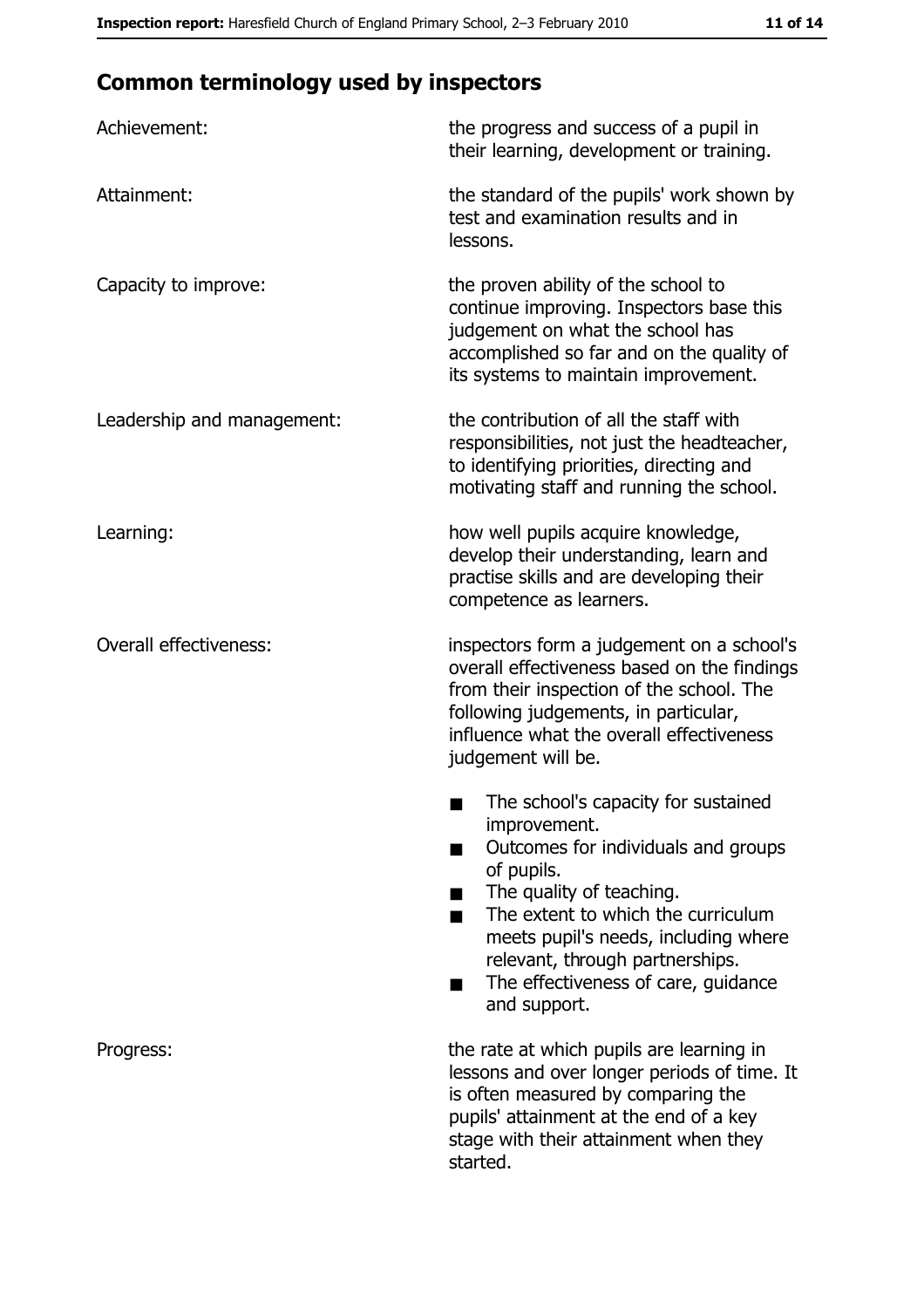This letter is provided for the school, parents and carers to share with their children. It describes Ofsted's main findings from the inspection of their school.



4 February 2010

Dear Pupils

Inspection of Haresfield Church of England Primary School, Stonehouse, GL10 3EF

Thank you so much for welcoming us to your school when we visited recently. We thoroughly enjoyed talking to you and looking at your work. Your school has come through difficult times and has improved considerably. It is now a good school and is giving you a good education.

These are some of the best things we found about your school:

- All adults look after you extremely well.  $\blacksquare$
- I was particularly impressed with the assembly led by your new worship group and  $\blacksquare$ by the number of you who have organised events to raise money for charities and others.
- You are very good at not missing school and your attendance figures are really  $\blacksquare$ high.
- You are making good progress and reaching standards that are above average by  $\blacksquare$ the time you leave because you are being taught well.
- You told us that you enjoy learning and this is because interesting things are  $\blacksquare$ planned for you.
- You make a good start in the Reception class.  $\blacksquare$
- Your headteacher and teachers have done really well to improve the school in  $\blacksquare$ recent times and have good plans to improve it still further.

We have suggested that two things should be improved:

- Accelerate the progress that you are making by setting clear targets for your next  $\blacksquare$ steps in learning and checking on your success towards these targets regularly and then setting the next target in the process.
- Ensure that governors draw up an action plan to check thoroughly how well the  $\blacksquare$ school is doing and consult and gather the views of your parents, yourselves and the staff.

You can help by asking your teachers for clearer targets and by checking how well you are doing against these targets. Carry on working hard.

Yours sincerely

John Fadie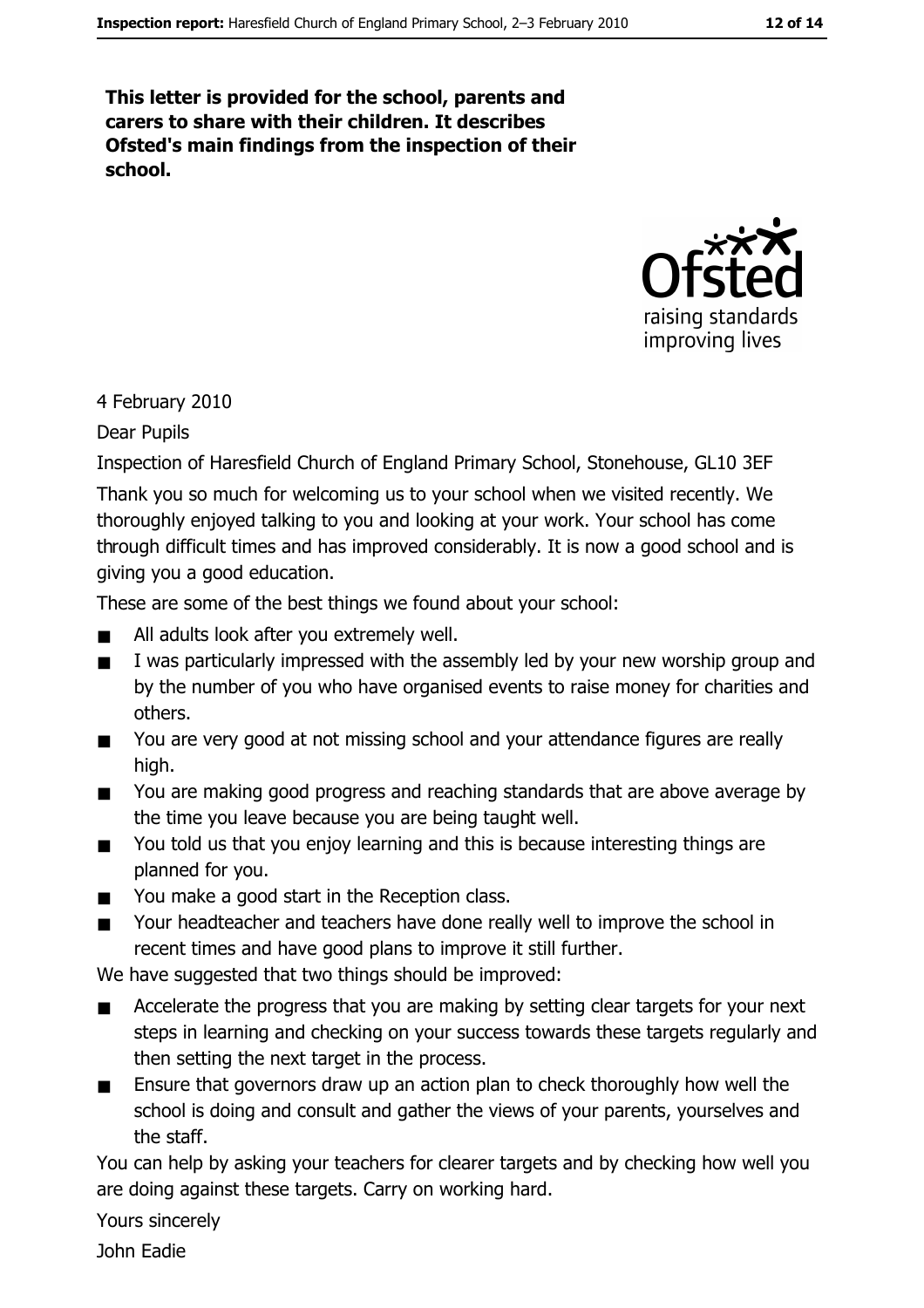Lead inspector